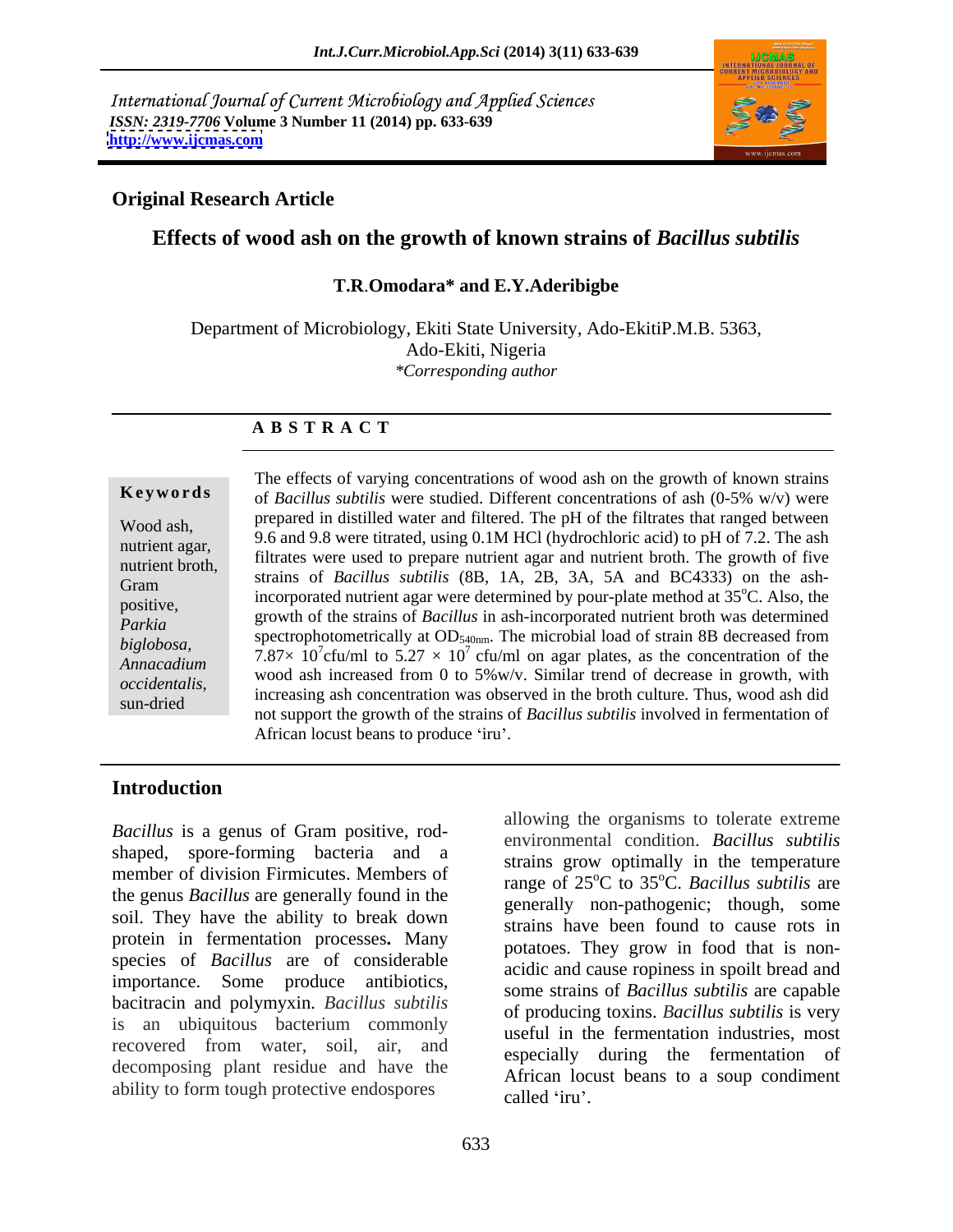Ash is the inorganic residue remaining after the organic matter in wood has been burnt (Rose and Henry, 2001). Wood ash contains calcium carbonate, potash, phosphate and **Determination of growth in ash**trace elements like iron, manganese, zinc, copper and some heavy metals, but it does not contain nitrogen because of the presence **Nutrient** broth cultures of the *Bacillus* of calcium carbonate Pan, (2004). *subtilis* strains (8B, 1A, 2B, 3A, 5A and Manganese, a growth factor is responsible BC4333) were diluted serially and plated for sporulation and also required for proteinase production in *Bacillus subtilis* Stockton and Wyss, (1946)*.* Wood ash is milliliter (1ml) each of the serially diluted used in the production of 'kuuru', a local cultures were also aseptically inoculated into softening agent used by the local women in ash-incorporated broth media and incubated the production of 'iru-pete'. This paper aimed at elucidating the effects of wood ash (200rpm). Colonies developed on the ashon the growth of some known strains of incorporated agar plates were counted and Bacillus *subtilis* involved in fermentation of the microbial load was determined and *Parkia biglobosa* cotyledons to produce expressed as cfu/g using the method of

**Collection of isolates:** The strains of *Bacillus subtilis* used for the research were collected from the stock cultures in of the **Results and Discussion** Department of Microbiology, Ekiti State

Different amounts (0g, 1g, 2g, 3g, 4g and 5g) of wood ash were weighed and Fig. 1 shows the growth turbidity at dissolved in 100ml of distilled water in a (OD<sub>540nm</sub>) of *Bacillus subtilis* 8B in NB and conical flask separately and filtered using ash incorporated NB at 18 and 24 hours. At Whatman filter paper. The pH of the filtrates was determined using a pH meter, and titrated using 0.1M HCl to pH 7.2. The while the growth in ash-incorporated media filtrates were used to prepare the nutrient decreased (from  $0.38 \times 10^7$  to  $0.24 \times 10^7$ ) as agar (NA) and broth (NB) according to the

manufacturer's instructions, sterilized in the autoclave at  $121^{\circ}$ C for 15 minutes.

### **Determination of growth in ashincorporated media:**

iru-pete . Huarrigan and McCance (1976). The **Materials and Methods broth** was determined *subtilis* strains (8B, 1A, 2B, 3A, 5A and BC4333) were diluted serially and plated (pour-plate) in the ash-incorporated media. Plates were incubated at 35<sup>o</sup>C for 24h. One  $\rm ^{o}\rm \tilde{C}$  for 24h. One for 24h at  $35^{\circ}$ C, using shaker incubator microbial growth in the ash-incorporated broth was determined spectrophotometrically at  $OD_{540nm}$  at 18h and 24h respectively.

# **Results and Discussion**

University, Ado-Ekiti, Ekiti State. Table 1 shows the microbial load of the **Preparation of wood ash** incorporated agar media after 24hours of A branch of cashew tree (*Annacadium*  $(7.87 \times 10^7 \text{ cfu/g})$  on NA without ash was *occidentalis*) was cut, sun-dried after which higher than that in all the ash-incorporated it was burnt completely to ash. media (ranged from  $5.27 \times 10^7$  to  $7.10 \times 10^7$ **Preparation of media:** growth of the other strains 1A, 2B, 3A, 5A strains of *Bacillus subtilis* on the ashincubation. The microbial load of strain 8B  $^7$  to  $7.10\times10^7$ 7  $cfu/g$ ). Similar results were observed for the and BC4333 on the ash-incorporated NA.

> 18 hours of growth, culture medium without ash, had the highest turbidity of  $(0.39\times10^{7})$  $7<sub>1</sub>$  $)$ <sup>7</sup> to  $0.24 \times 10^7$ ) as  $\frac{7}{2}$  as ) as the ash concentration increased. The same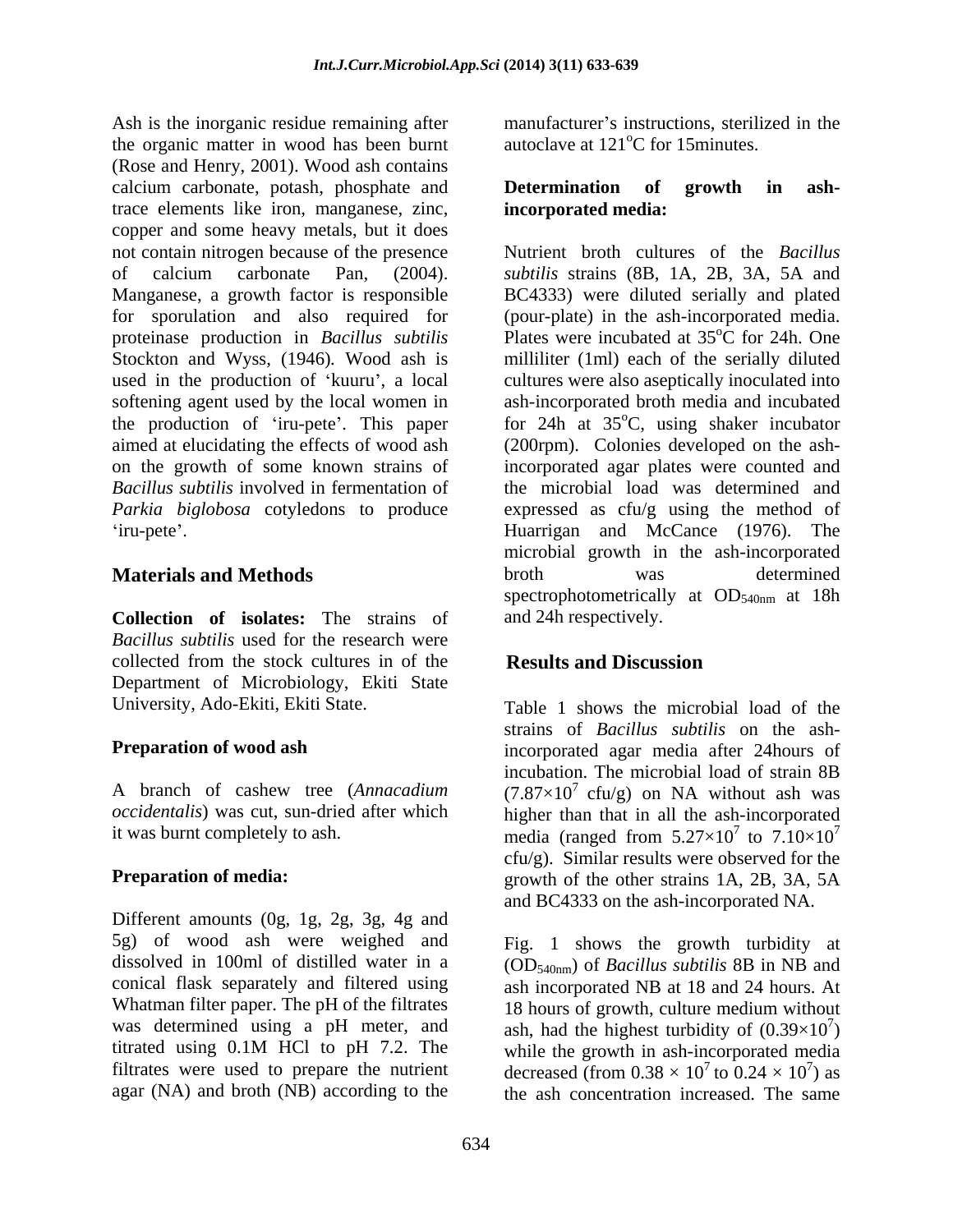Figures 2, 3, 4, 5 and 6 show the growth turbidity at (OD540nm) of the *Bacillus subtilis* strains 1A, 2B, 3A, 5A and BC4333 having reduction in growth (turbidity measurement)

The increase in pH of distilled water after alkaline nature of ash. The alkaline nature of

trend was observed at 18 hours and 24hours The relatively higher microbial load of all of growth. the strains (8B, 1A, 2B, 3A, 5A, BC4333) of 0 to 5%(w/v) of ash incorporated NB increasing concentration of ash in the ashmedium respectively. Similar trends of incorporated medium (from 1%w/v to as the concentration of ash increased were pH of the ash-incorporated medium. It was observed in all the strains both at 18h and also as a result of the absence of nitrogen 24h incubation periods. source in the ash-incorporated medium the addition of wood ash was due to the result was reported by Pan, (2000), that ash has been reported by Haimi, (2000) and insignificant due to the conversion of wood Fritz, (2000), that when soil was treated with introgen to  $NH_3$ ,  $NO_2$  and  $N_2$  during the wood ash, the soil was de-acidified, thereby combustion of wood. Similar result was leading to a rise in pH of the soil. observed from the growth measurement on *Bacillus subtilis* on nutrient agar (without ash) could be attributed to the pronounced decreased in the pH of the medium. The decrease in the microbial load with 5%w/v) could be attributed to the increase in which is a form of macro nutrients needed for growth by the microorganism. Similar in wood ash is normally the ash-incorporated broth.



**Fig.1** Microbial load for *Bacillus subtilis* strain 8B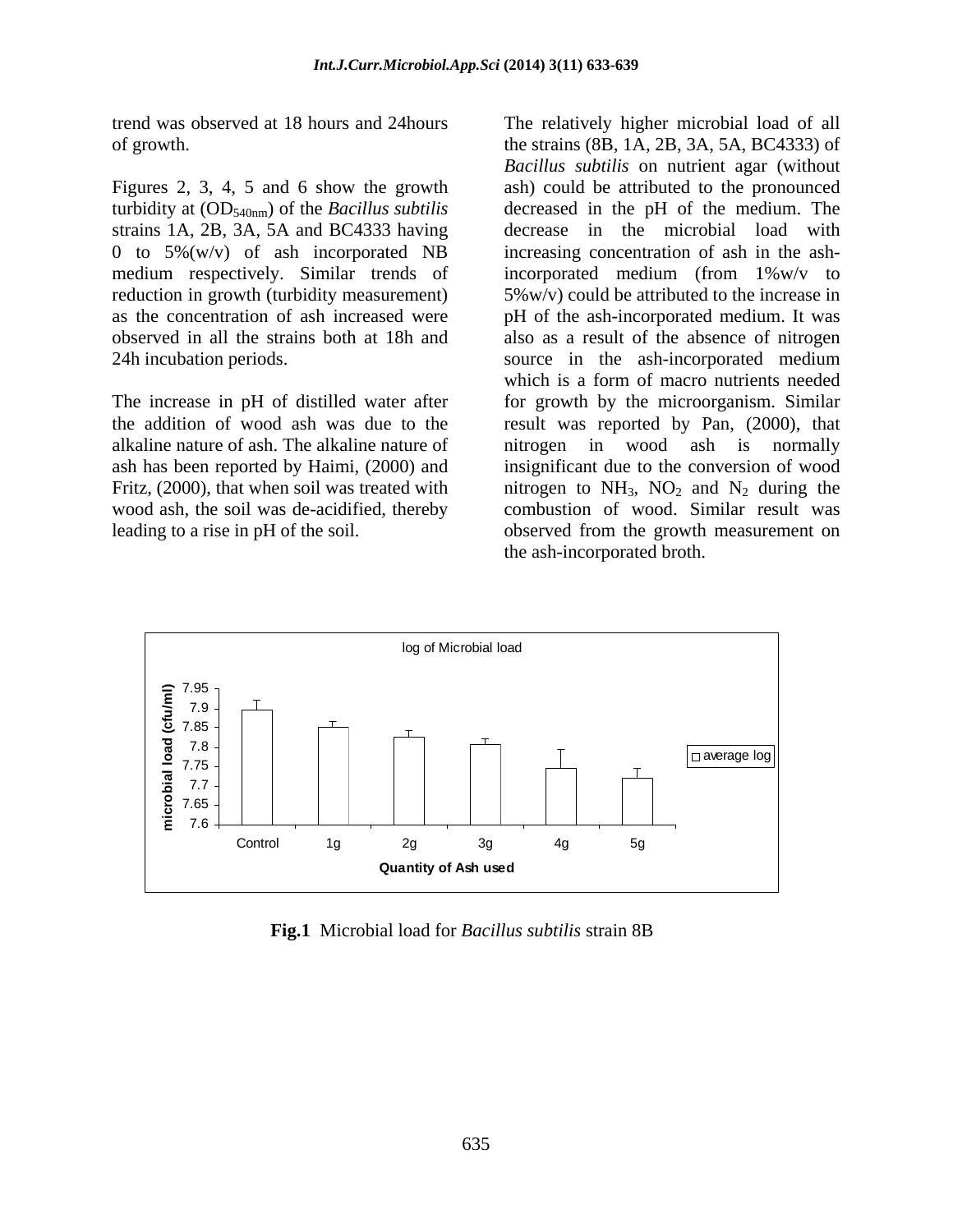

**Fig.2** Microbial load for *Bacillus subtilis* strain 1A



**Fig.3** Microbial load for *Bacillus subtilis* strain 2B



**Fig.4** Microbial load for *Bacillus subtilis* strain 3A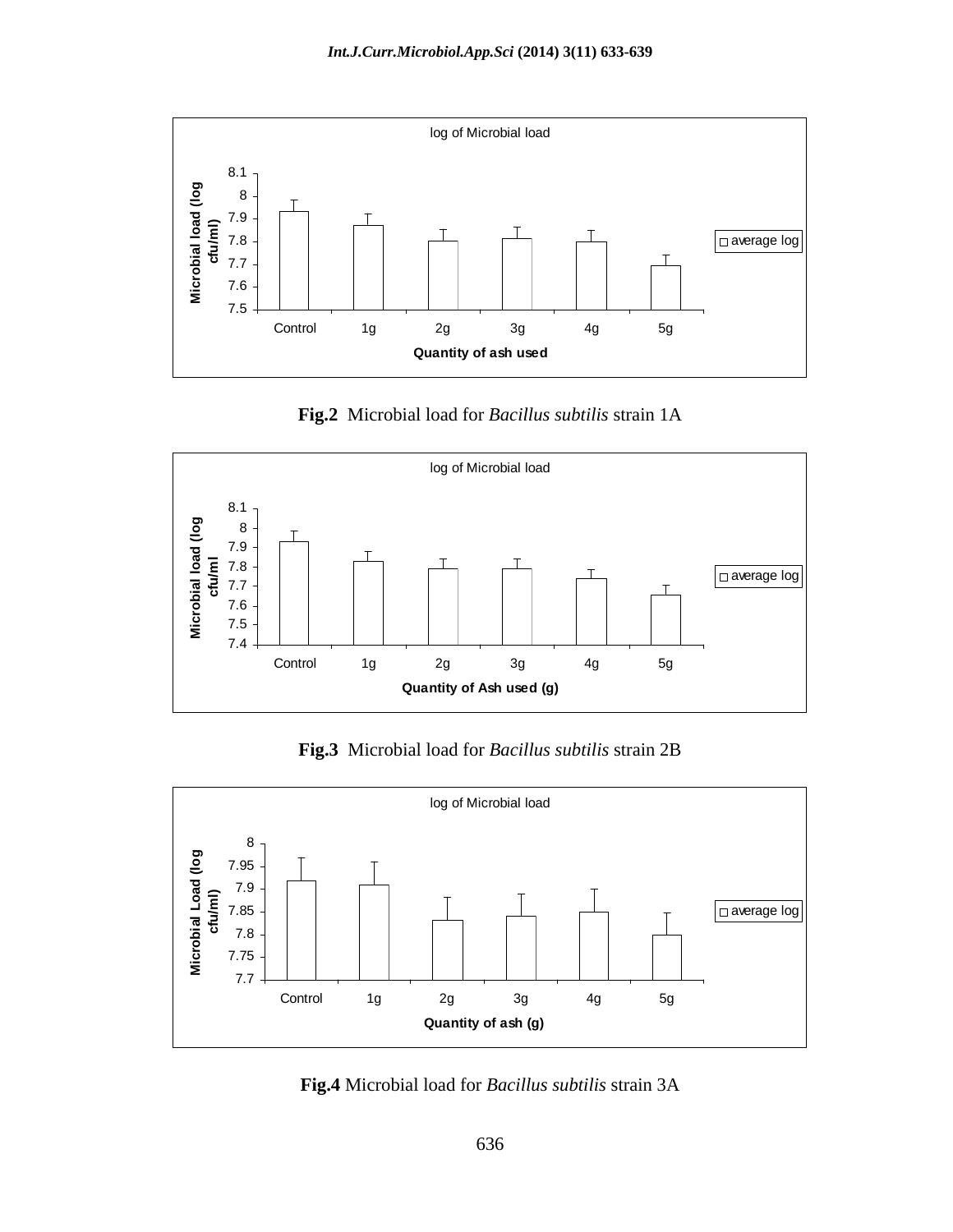

**Fig.5** Microbial load for *Bacillus subtilis* strain 5A



**Fig.6** Microbial load for *Bacillus subtilis* strain BC4333



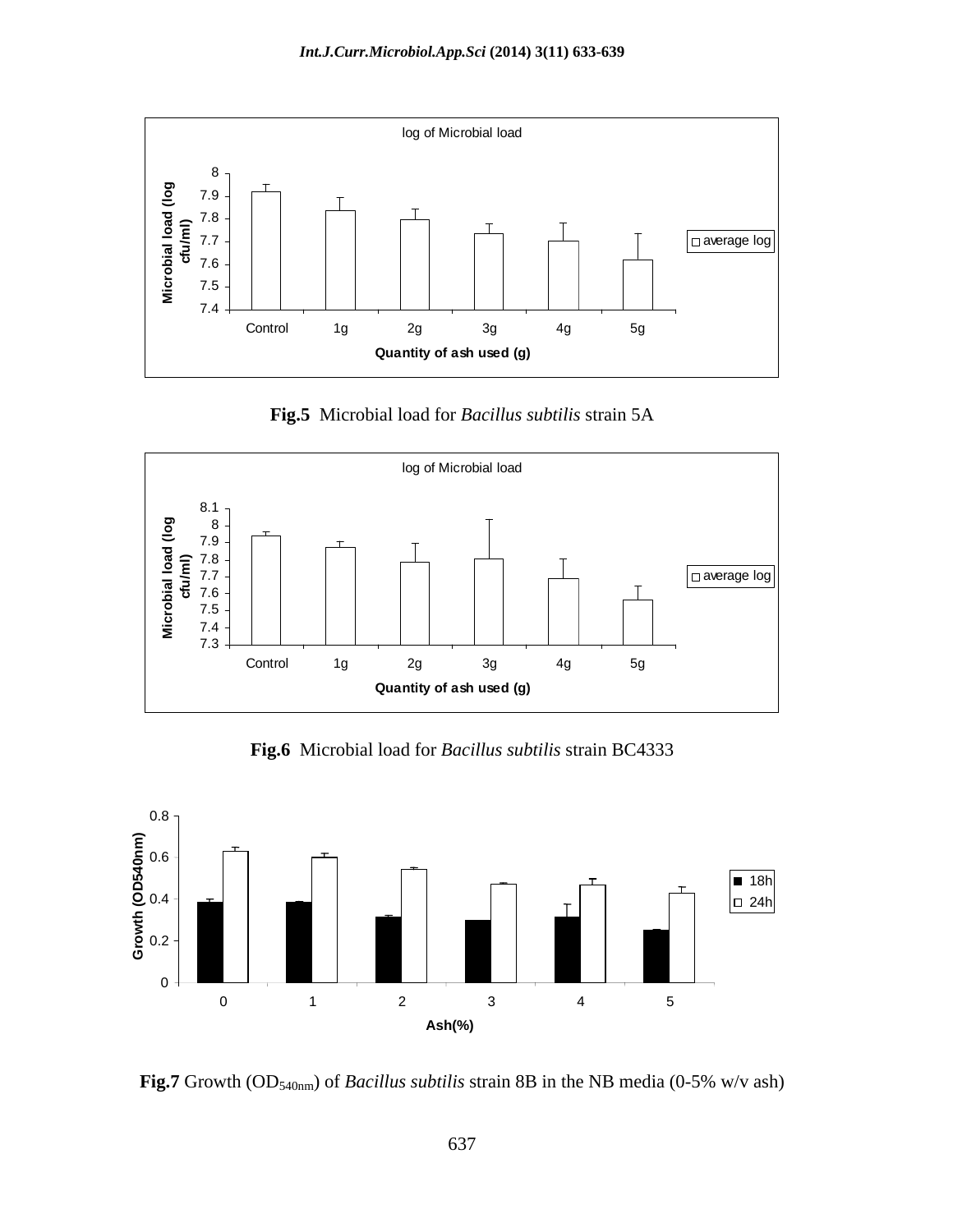

**Fig.8** Growth (OD540nm) of *Bacillus subtilis* strain 1A in the NB media (0-5% w/v ash)



**Fig.9** Growth (OD<sub>540nm</sub>) of *Bacillus subtilis* strain 2B in the NB media (0-5% w/v ash)



**Fig.10** Growth (OD540nm) of *Bacillus subtilis* strain 3A in the NB media (0-5% w/v ash)